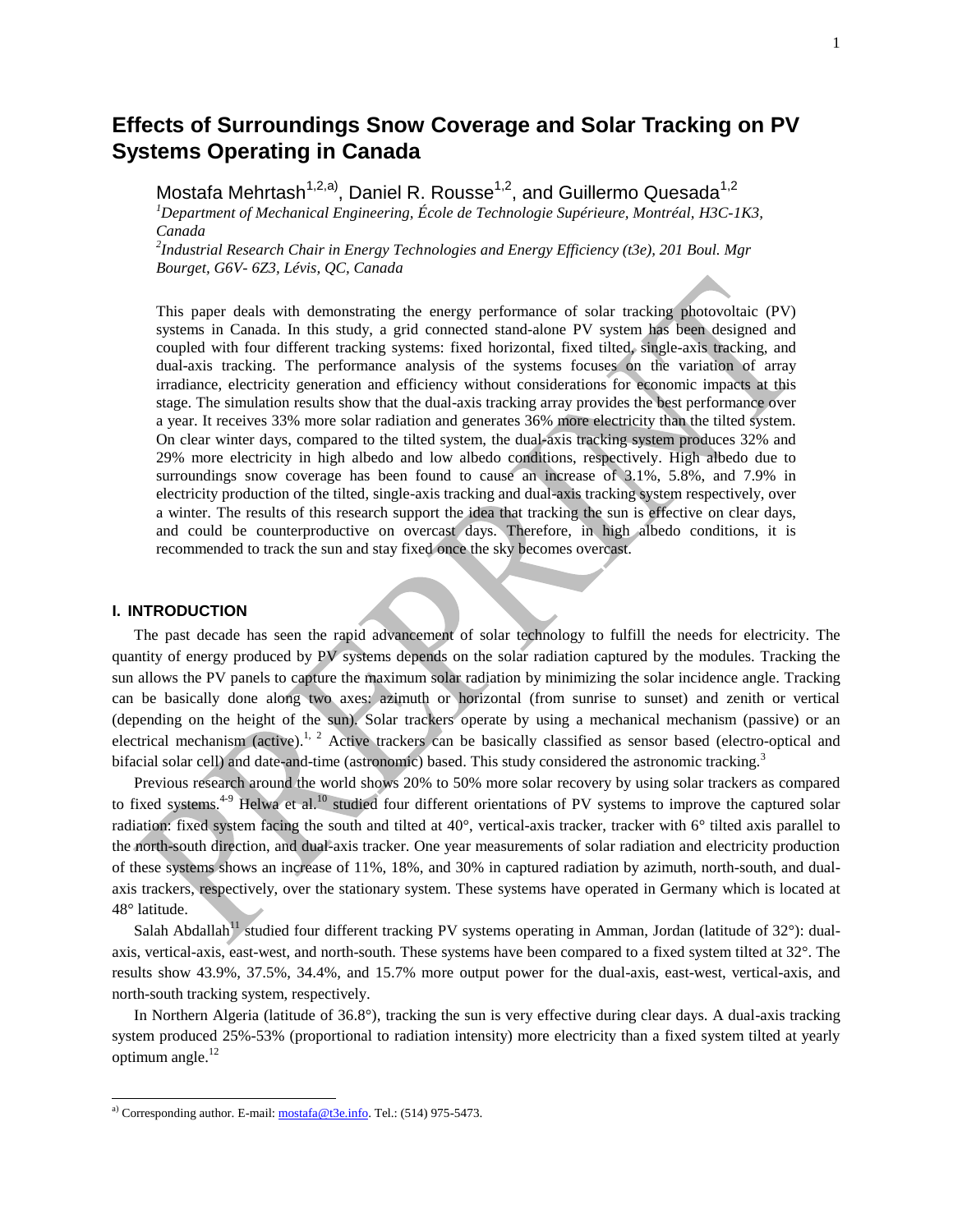Although dual-axis trackers follow the sun more precisely, they increase the initial cost and complexity of the system. A single-axis tracker is considerably simpler and cheaper than a dual-axis one. Compared with a fixed system tilted at yearly optimum angle in China, a vertical-axis tracking PV system can capture 28% more solar radiation in areas with abundant solar resources and 16% more in areas with inadequate solar resources. In addition, an optimal vertical axis tracker can capture 96% of the annual solar radiation captured by a dual-axis tracker.<sup>[13](#page-17-7)</sup>

Huang and Sun<sup>[14](#page-17-8)</sup> designed a new single-axis three position tracker having a simple structure and low cost. This tracking method adjusts the panels three times in a day: morning, noon, and afternoon. The proposed method produces 24.5% more output power than a fixed system tilted at latitude angle (25°). Daily experiments show that this tracking method can provide an almost similar performance as a dual-axis tracking system in Taiwan. The longterm experiments show that this tracking system can perform very similarly to the single-axis continuous tracking system.<sup>[15](#page-17-9)</sup> However, it could be cumbersome to adjust the system three times per day.

Tomson proposed a daily two-positional tracking method for a high latitude location (Estonia 60°) that is simple and requires minimum energy. The seasonal yield is increased by 10-20% over the yield of a fixed system tilted at an optimum angle. [16](#page-17-10)

On the other hand, tracking the sun is not necessary during overcast days. The fixed systems can produce almost the same amount or even 10% more electricity than the tracking systems. During partially clear days, depending on the clearness index, tracking the sun could be useful or counterproductive.<sup>[12](#page-17-6)</sup>

An experimental study<sup>[17](#page-17-11)</sup> at the General Motors Proving Ground in Milford, USA (latitude of 42 $^{\circ}$ ) shows that a tracked PV system captures twice as much solar radiation as a horizontal system on sunny days. However, during cloudy periods, tracking the sun is counterproductive since the main part of the solar radiation is diffused. The authors reported that on cloudy days a horizontal PV system can capture 50% more solar radiation than a tracking system.

Kelly and Gibson<sup>[18](#page-18-0)</sup> measured the solar irradiance of PV systems during overcast periods. They utilized six sensors to measure the irradiance upon a horizontal (H) and a dual-axis tracking (DT) system which looks directly toward the sun. The following equation was prepared to define the tracking advantage (TA) of a dual-axis tracking system versus a horizontal system.

$$
TA_{DT-H} = \frac{\left(1 - \frac{H}{DT}\right)}{\left(\frac{H}{DT}\right)}
$$
(1)

In 2010, the Canadian Solar Industries Association (CanSIA) published the eagerly expected strategy for the future entitled "Solar Vision 2025".<sup>[19](#page-18-1)</sup> According to this, the total installed PV capacity in Canada was almost 66 MW in 2009 and it could reach between 9 and 15 GW by 2025. Numerous companies participated actively in the Ontario program section entitled "Micro feed-in tariff". The conference mainly focused on sun tracking PV systems and their performance in Canada.

However, there is a lack of studies about the performance of PV tracking systems in Canada. Performance of PV systems also depends on local climate conditions and Canada has particularly severe weather conditions. Several environmental parameters affect the performance of PV systems operating in this geographical position such as very low ambient temperature, frost, ice, and snowfall.

The primary objective of this research is to carry out the performance analysis of sun tracking PV systems operating in Toronto, Canada. Meanwhile, the advantage of tracking is investigated in monthly and daily periods with the purpose of determining the best and worst conditions for sun tracking.

Four different configurations of PV systems are presented in this work: horizontal, inclined, single-axis tracking, and dual-axis tracking. The simulations have been carried out with PVSOL Pro 4.5 for daily and monthly periods. PVSOL is a product of Valentin Energy Software Company. This software is able to use either a linear or dynamic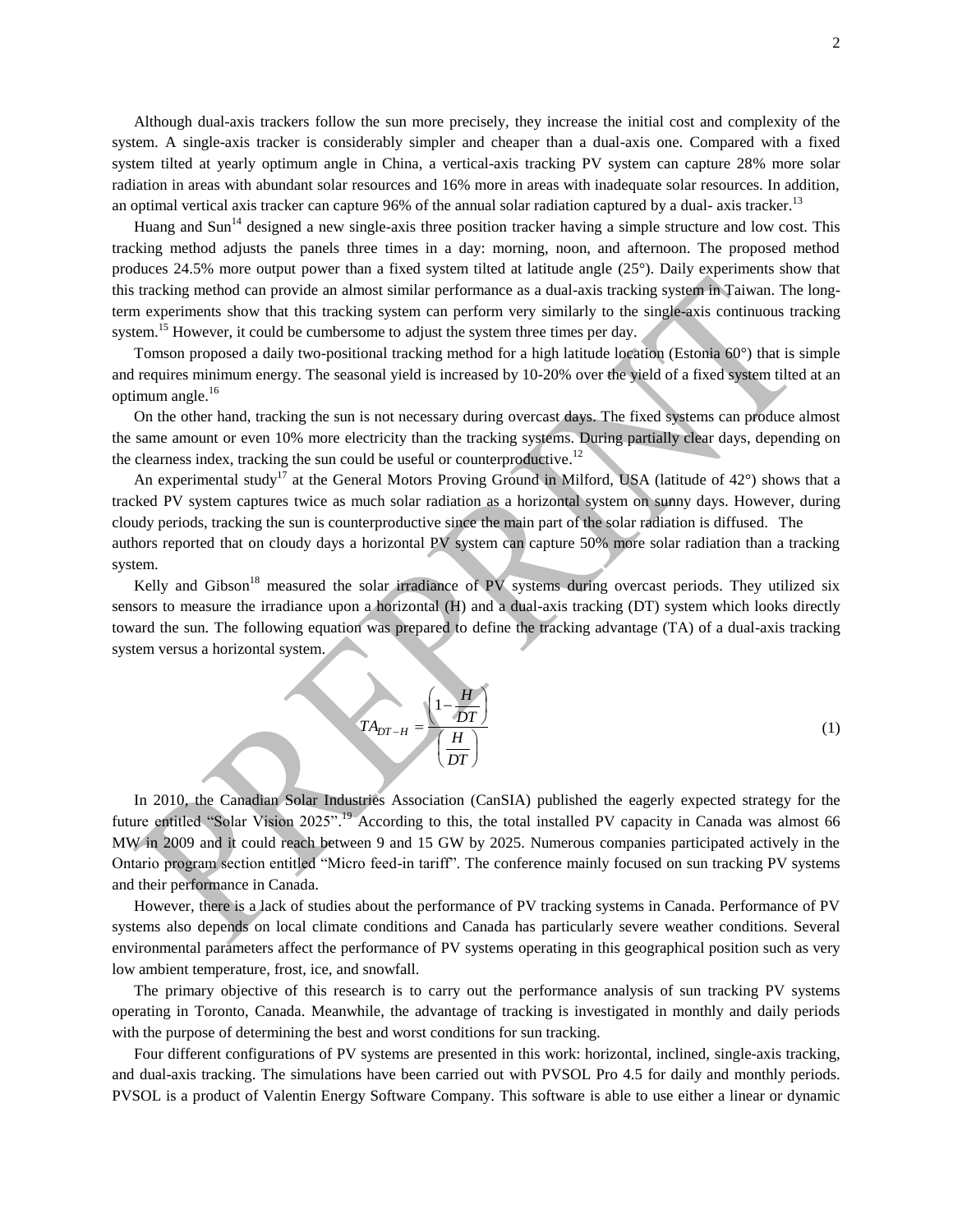temperature model. In this study, since the wind speed was included in the climate data record, the module temperature has been calculated based on the dynamic temperature model. Performance modeling is available for the following module technologies: c-Si, CdTe, CiS, Ribbon, HIT, and µc-Si. The source of the used irradiation data is coming from synthetically generated hourly values. The program could either useMeteoSyn, Meteonorm, PVGIS, NASA, SSE, and SWERA. The data base used herein is Meteonorm 6.1 embedding at least 5 years of daily data.

This paper is organized as follows. Section 2 introduces some of the fundamentals of incident solar radiation and calculations of solar incidence angles of different surfaces. Section 3 explains the designed systems, assumptions, and simulated scenarios. Section 4 presents and discusses the results of the simulations. Finally, section 5 summarizes the results and presents the conclusions of the study.

## **II. FUNDAMENTALS OF SOLAR RADIATION INCIDENT UPON PV SYSTEMS**

Here, the fundamentals of incident solar radiation are briefly reviewed. The radiation outside the earth's atmosphere is called extraterrestrial radiation (*G*on). There are several conflicting reports about the accurate amount of extraterrestrial radiation. Duffie and Beckman present an equation that gives an almost accurate amount of extraterrestrial radiation as a function of the day number  $(n)$ . The solar constant  $(G_{\infty})$  has been estimated as  $1367$ W/m<sup>2</sup> with an uncertainty in the order of 1%.<sup>[20](#page-18-2)</sup>

$$
G_{on} = G_{sc} \cdot \left[ 1 + 0.033 \cos \left( \frac{360n}{365} \right) \right]
$$
 (2)

Hourly extraterrestrial solar radiation (Wh/m<sup>2</sup>) upon a horizontal surface between sunrise ( $\omega_1$ ) and sunset ( $\omega_2$ ) can be represented by

$$
I_o = \frac{12 \cdot G_{sc}}{\pi} \cdot \left[ 1 + 0.033 \cos\left(\frac{360n}{365}\right) \right].
$$
  
\n
$$
\left[ \cos \varphi \cdot \cos \delta \cdot (\sin \omega_2 - \sin \omega_1) + \frac{\pi \cdot (\omega_2 - \omega_1)}{180} \cdot \sin \varphi \cdot \sin \delta \right]
$$
\n(3)

where  $\varphi$  is the latitude of the location which is equal to 43°40`N for Toronto and  $\delta$  is the declination angle that can be derived as

$$
\delta = 23.45 \sin \left( 2\pi \cdot \left( \frac{284 + n}{365} \right) \right) \tag{4}
$$

Solar hour angle ( $\omega$ ) is the 15° per hour of angular displacement of the sun from local meridian with positive value in the afternoon and negative value in the morning. The local standard meridians (LSM) are located at 15° intervals from the Greenwich meridian (longitude 0°). The LSM for Toronto is 75°W which means that the local time is 5 hours behind Greenwich Time. LST is the local solar time which can be calculated by using the time corrections.

$$
\omega = 15(LST - 12) \tag{5}
$$

Incident hourly solar radiation on each surface consisted of three components: direct (beam) radiation, diffuse radiation, and reflected radiation from the other surfaces seen by this plane, that can be expressed as

$$
I_T = I_{T,b} + I_{T,d} + I_{T,refl} \tag{6}
$$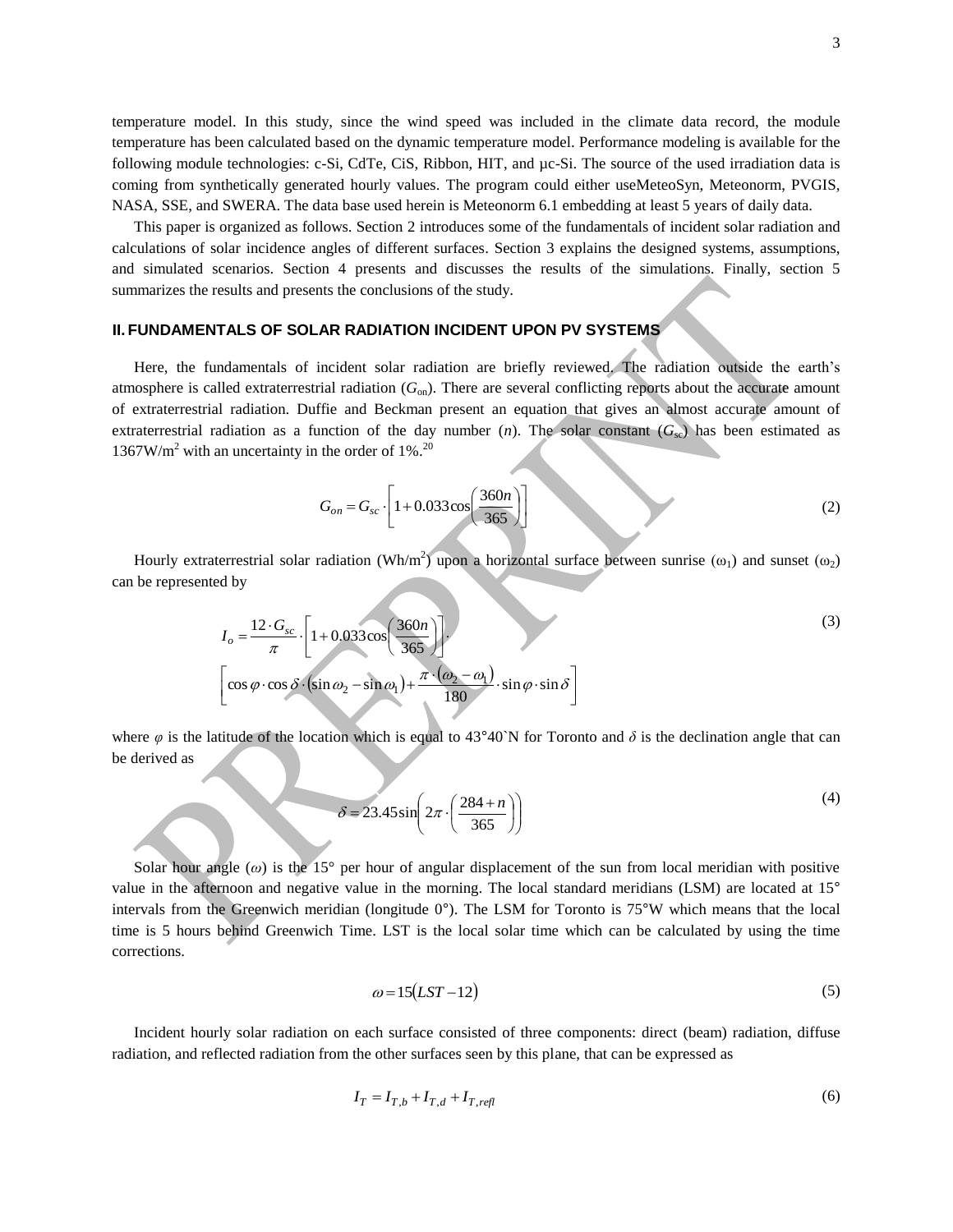The incident solar radiation upon a surface is a function of the tilt angle and azimuth angle. The maximum absorption of solar radiation occurs when the panel surface is perpendicular to the direct sun's rays (*θ*=0). Several attempts have been made to calculate the solar radiation on surfaces. Basically, two main types of models have been presented, isotropic sky and anisotropic sky. In isotropic sky models, like Hottel's (1942), it is assumed that all diffuse radiation is uniformly distributed over the sky dome and that reflection on the ground is diffused. Circumsolar and horizon brightening are assumed to be  $zero^{21}$  $zero^{21}$  $zero^{21}$ .

Liu and Jordan (1963) derived the isotropic diffuse model which is more precise. It illustrates that the radiation on a tilted surface is consisted in three components: direct, isotropic diffuse, and reflected from the ground. This model is easy to understand but it also embeds an underestimation. The isotropic sky model assumes that the intensity of diffuse radiation is uniform over the whole sky. Therefore, the incident diffuse solar radiation on a tilted surface depends on the fraction of sky seen by it. To calculate the incident reflected radiation from the ground, the field of view seen by the surface is considered as a diffuse reflector<sup>[22](#page-18-4)</sup>.

Anisotropic sky models take into account the circumsolar diffuse and/or horizon-brightening components. Hay and Davies (1980) estimated an anisotropic sky model in which diffuse radiation from the sky is composed of an isotropic part and circumsolar part, but horizon brightening is neglected<sup>[23](#page-18-5)</sup>. Hence, incident solar radiation on each surface can be presented by

$$
I_T = I_b \cdot R_b + I_d \cdot R_d + I \cdot R_{refl} \tag{7}
$$

where  $I_b$  is the hourly direct solar radiation on a horizontal surface (Wh/m<sup>2</sup>),  $R_b$  is the geometric factor that is the ratio of direct solar radiation on an inclined surface (**[FIG. 1](#page-5-0)**) to the direct solar radiation on a horizontal surface, and ". " denotes dot product. The geometric factor can be expressed as

$$
R_b = \frac{\cos \theta}{\cos \theta_z} = \frac{\cos(\varphi - \beta) \cdot \cos \delta \cdot \cos \omega + \sin(\varphi - \beta) \cdot \sin \delta}{\cos \varphi \cdot \cos \delta \cdot \cos \omega + \sin \varphi \cdot \sin \delta}
$$
(8)

 $\theta$ <sub>z</sub> (zenith angle) is the angle between the line to the sun and the zenith (**[FIG. 1](#page-5-0)**).  $R_d$  is the factor of angle for an inclined surface to the sky at any time that is presented by

$$
R_d = \frac{1 + \cos \beta}{2} \tag{9}
$$

 $I$  is the summation of hourly direct and diffuse radiation on a horizontal surface.  $R_{\text{refl}}$  is the factor of angle for an inclined surface towards the ground that depends on the ground reflection coefficient  $(\rho_g)$ . It is particularly interesting to account for this factor in the current analysis because the effect of snow on the ground in winter months is investigated by use of a simple model

$$
R_{\text{refl}} = \rho_g \cdot \left(\frac{1 - \cos \beta}{2}\right) \tag{10}
$$

The anisotropic sky model divides the sky into two zones, a zone for part of the sky around the sun (circumsolar area) and one for the remaining portion of the sky. The diffuse solar radiation from the circumsolar area is projected onto the inclined surface in the same manner as direct solar radiation. Therefore,  $R_d$  is represented by

$$
R_d = \left[ (1 - A_i) \cdot \left( \frac{1 + \cos \beta}{2} \right) + A_i \cdot R_b \right] \tag{11}
$$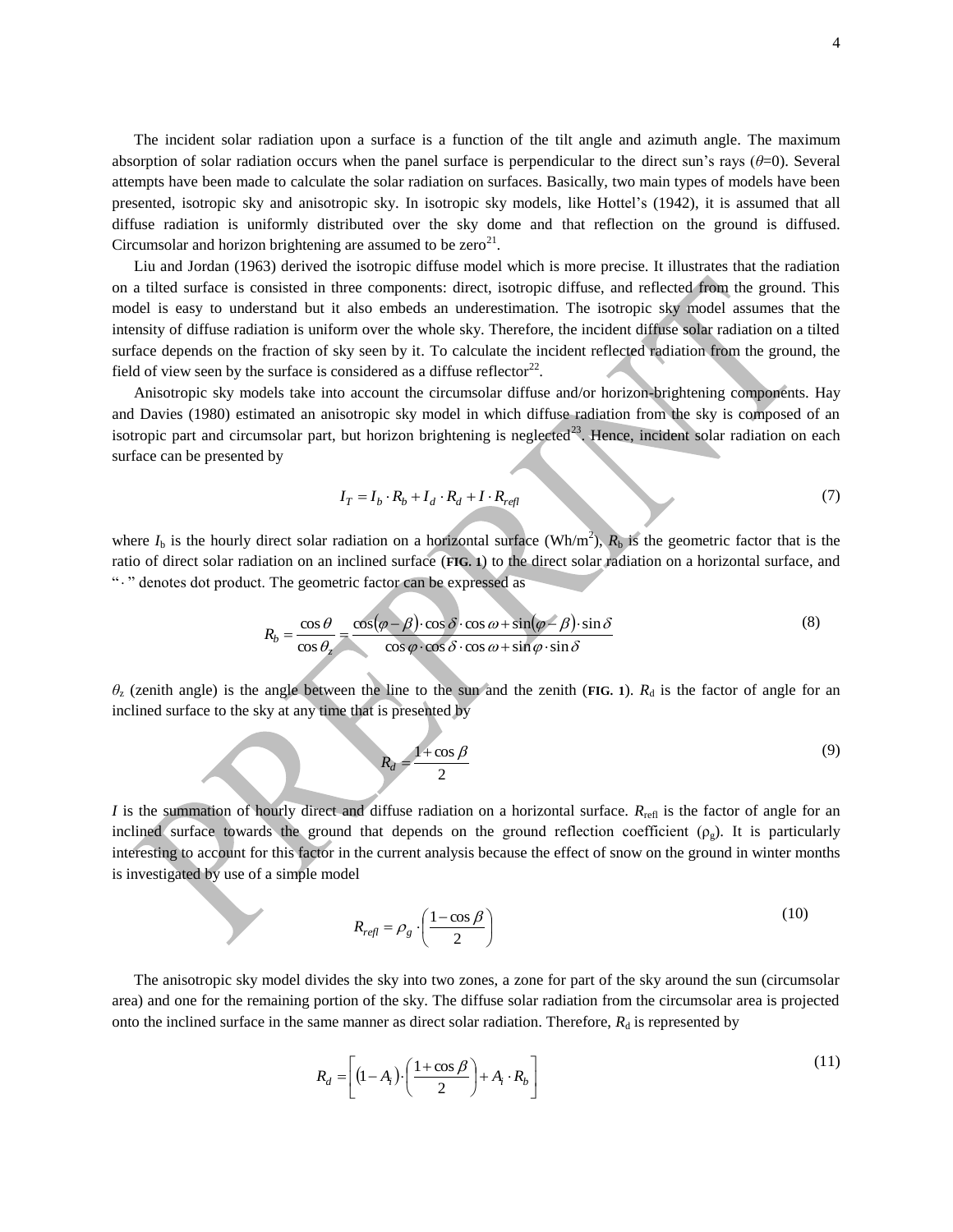To compare the circumsolar and isotropic radiation the anisotropic index (*A*i) is defined by

$$
A_i = \frac{I_b}{I_o} \tag{12}
$$

**[FIG. 1](#page-5-0)** presents the relations between the sun's angles used to define the amount of solar energy that strikes an arbitrarily oriented surface on earth. In [FIG. 1](#page-5-0),  $\theta$  is the incidence angle of direct radiation on a fixed surface that can be presented by

$$
\cos \theta = \sin \delta \cdot \sin \varphi \cdot \cos \beta - \sin \delta \cdot \cos \varphi \cdot \sin \beta \cdot \cos \gamma + \cos \delta \cdot \cos \varphi \cdot \cos \theta \cdot \cos \varphi + \cos \delta \cdot \sin \beta \cdot \sin \gamma \cdot \sin \varphi \tag{13}
$$

For a single vertical axis tracking (azimuth tracking) plane the incidence angle of direct radiation is

$$
\cos \theta = \cos \theta_z \cdot \cos \beta + \sin \theta_z \cdot \sin \beta \tag{14}
$$

The slope of the plane is fixed, therefore  $\beta$  is constant. The incidence angle of beam radiation of a tilted axis northsouth tracking plane which is parallel to the earth's axis and adjusted continuously can be represented by

$$
\cos \theta = \cos \delta \tag{15}
$$

The slope that varies continuously can be presented by

$$
\tan \beta = \frac{\tan \phi}{\cos \gamma} \tag{16}
$$

Incidence angle of direct radiation of a dual-axis solar tracking plane and its tilt angle variation are represented by the following equations:

$$
\cos \theta = 1 \tag{17}
$$

$$
\beta = \theta_z \tag{18}
$$

Eqs. (2-18) altogether form the mathematical description which is used herein to produce the estimates of solar radiation on surfaces arbitrarily oriented anywhere on earth.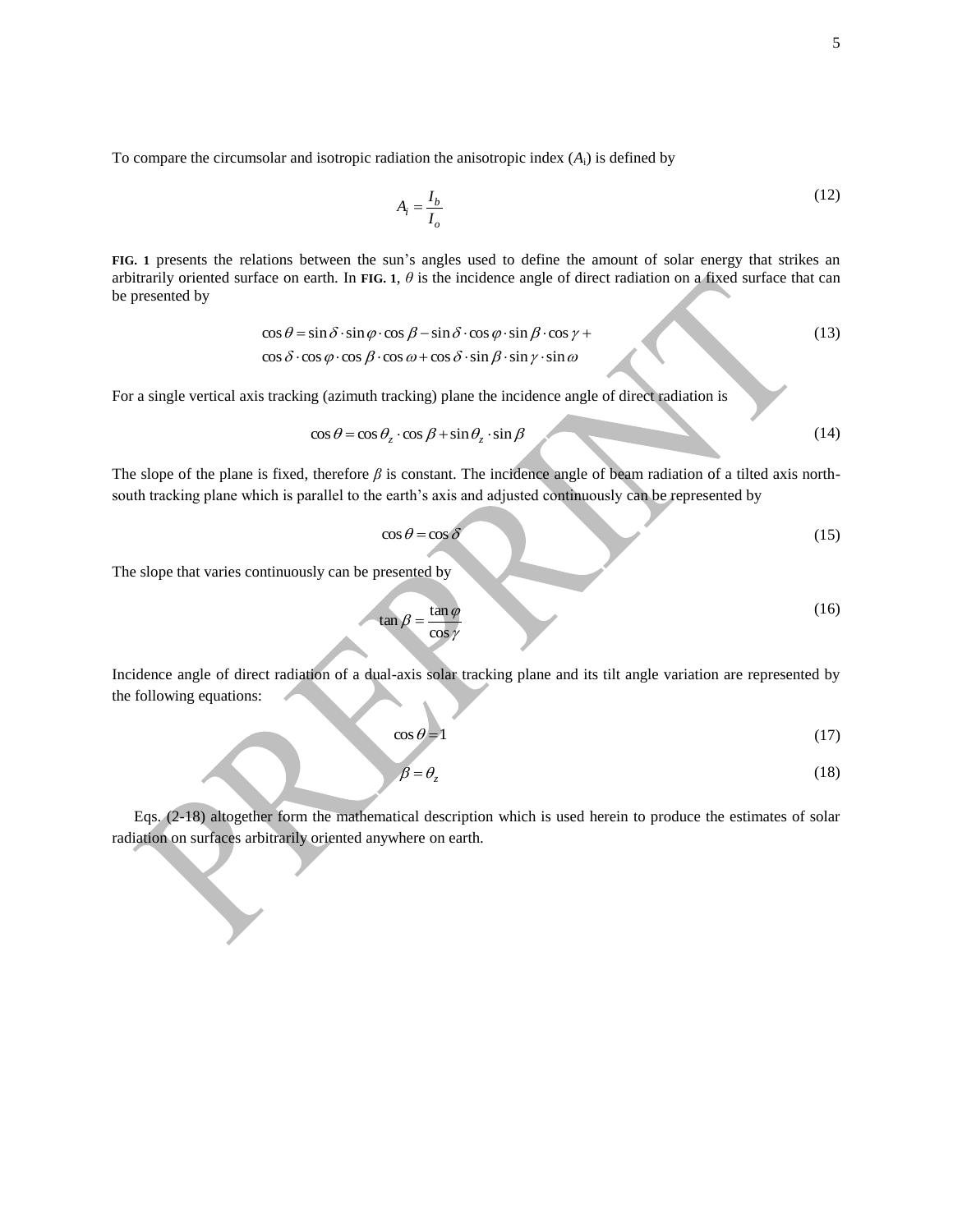

#### <span id="page-5-0"></span>**III. NUMERICAL ANALYSIS DESCRIPTION**

Four different grid connected stand-alone PV systems operating under the climate conditions in Toronto have been designed and analyzed. Toronto is located at the latitude of 43° 40´ N and longitude of 79° 24´ W. Its climate is classified as humid continental with warm summers and cold winters.<sup>[24](#page-18-6)</sup>

Each array consists of 48 Si Polycrystalline 300W typical PV modules. They are connected to each other in four series outline and each series consists of 12 modules. The system has four 4.60kW KACO new energy inverters that convert the DC current from the arrays into AC current compatible with electrical appliances. Each system has a total capacity of 14.40kW and total PV area of  $92.1 \text{m}^2$ . The efficiency of PV panels under standard test conditions (STC) is 15.6%. The module's temperature coefficient of power is -0.45%/K. This data is directly introduced into the model for the four tracking strategies and for different albedos in the winter according to the presence of snow or not.

The performance analysis of the systems focuses on arrays irradiance, electricity generation and efficiency. System efficiency is an essential parameter in demonstrating the systems performance. Efficiency presents the amount of losses involved and how well the system converts solar radiation into electricity. Inefficiencies are attributed to: module mismatch, diodes, wiring and connections, snow cover, air pollution, high operating temperature, and conversion of electricity from DC to AC. This work doesn't consider air pollution and trackers electricity consumption.

The first system is fixed in a horizontal position. The inclined system is a south facing system tilted at the latitude angle which is 43 ° in Toronto. The next system is a single-axis tracking PV system. Modules are adjusted at the tilt angle of 51°, which was calculated as the yearly optimum angle for single-axis tracking PV systems operating in Toronto. The last system is a dual-axis tracking PV system that tracks the sun continuously.

The values of the tracking advantage of a dual-axis tracking system versus the horizontal and tilted systems are calculated from Eqs. (19) and (20), respectively:

$$
TA_{DT-H} = \frac{\left(1 - \frac{H}{DT}\right)}{\left(\frac{H}{DT}\right)}
$$
(19)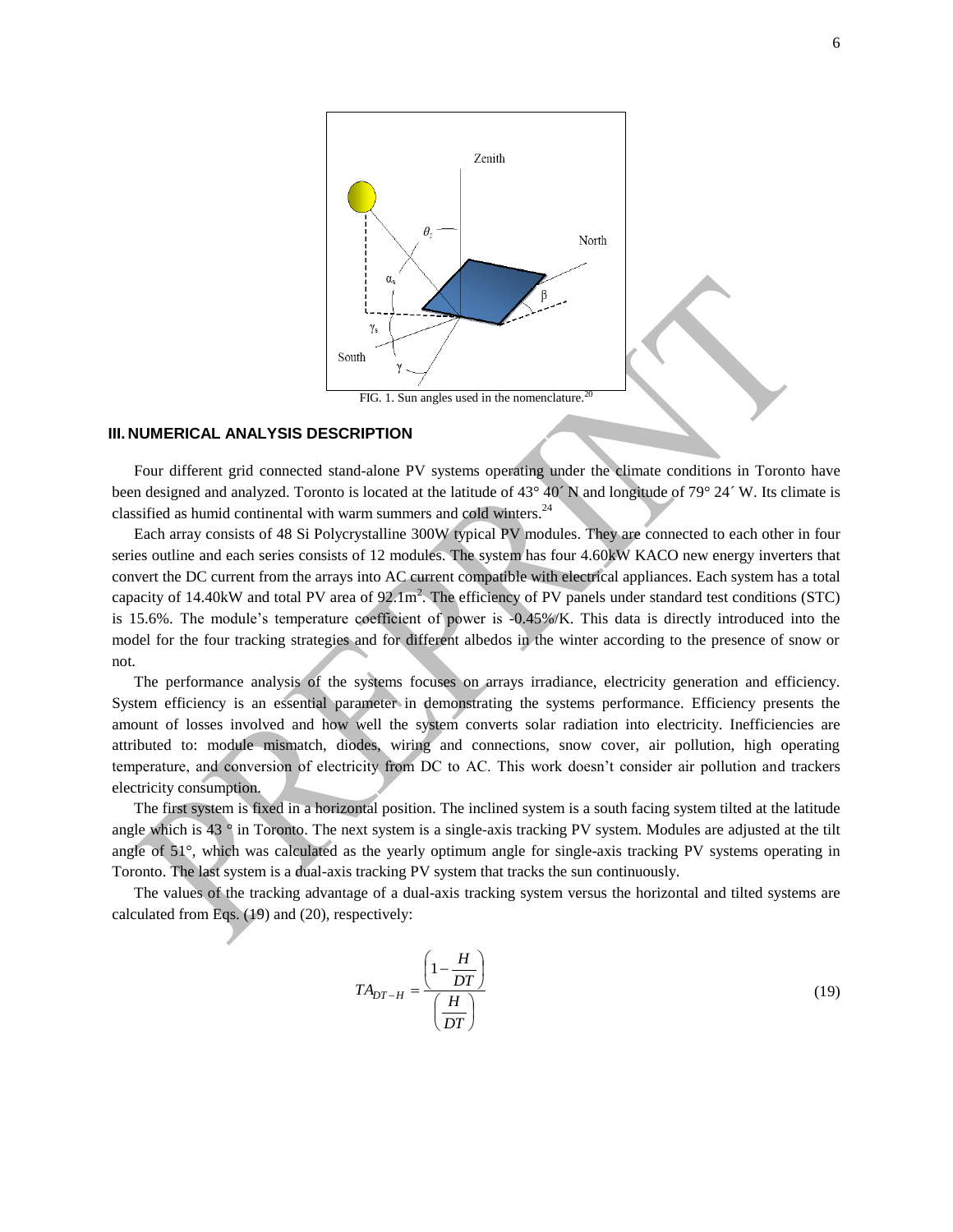$$
TA_{DT-T} = \frac{\left(1 - \frac{T}{DT}\right)}{\left(\frac{T}{DT}\right)}
$$
\n(20)

The tracking advantage of a single-axis tracking system versus the horizontal and the tilted systems can accordingly be represented by

$$
TA_{ST-H} = \frac{\left(1 - \frac{H}{ST}\right)}{\left(\frac{H}{ST}\right)}
$$
\n
$$
TA_{ST-T} = \frac{\left(1 - \frac{T}{ST}\right)}{\left(\frac{T}{ST}\right)}
$$
\n(21)

Á

The above-mentioned anisotropic sky model (Hay and Davies) has been employed to estimate the hourly incident solar radiation upon the PV systems. The radiation has been split into direct and diffuse components according to Reindl's radiation model with reduced correlation<sup>[25](#page-18-7)</sup>. Furthermore, the reflected radiation from the modules is considered in calculations. The performance of a PV system is computed by incoming radiation, module voltage at STC, and the efficiency characteristic curve.

The described PV systems have been analyzed monthly and daily. Each analysis has been done for a clear and an overcast day in both winter and summer. The selected days were chosen near the winter and summer solstices to show the maximum trends or differences between the systems for these periods. In this paper, a clear sky is assumed to involve less than 30% cloud cover, while an overcast sky has a 100% cloud cover.

During the winter in Toronto, significant amounts of snow are accumulated on the ground. Hence, reflected radiation from the ground (albedo effect) could affect the solar irradiance of inclined PV systems in rural areas. In this paper, two typical winters conditions have been simply simulated by introducing a high albedo for snowy grounds and a low albedo for areas into which snow may not play a significant role (downtown or a densely populated suburban area with high density buildings, for instance): the low albedo is set to 0.2 for winter conditions without snow coverage and the high albedo is set to 0.8 otherwise. Basically the albedo value is between 0 and 1. Fresh snow has an albedo of 0.80-0.95. In this work, it is assumed that winter spans from January to the end of March.

# **IV.RESULTS AND DISCUSSION**

## **A. Annual analysis**

This subsection presents the electricity production and efficiency of the systems over a complete year of simulation. The subsection first discusses the comparison of the four tracking strategies when there is no snow on the ground while the second specifically accounts for reflection from it.

#### *1. Average winter albedo=0.2*

In areas into which snow does not play a preponderant role as a reflector, it is assumed that the albedo has the constant value of 0.2 during the whole year. For such a condition, the annual analysis shows an increase of array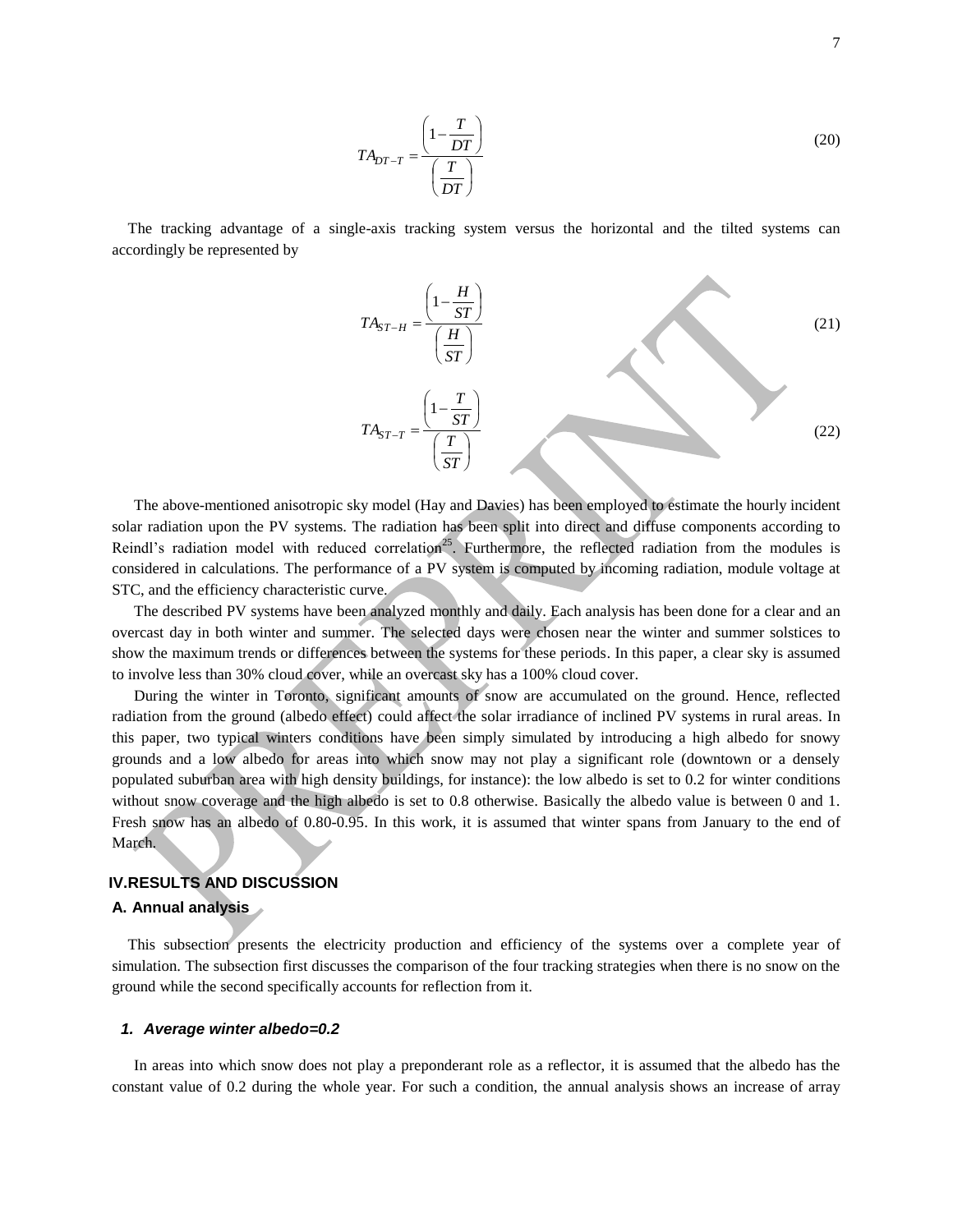irradiance of 11%, 42%, and 47% for tilted, single-axis tracking, and dual-axis tracking arrays, respectively, as compared to the fixed horizontal system.

The total electricity production of systems as compared to the horizontal array is 14%, 49%, and 54% more for tilted, single-axis tracking, and dual-axis tracking systems, respectively. The array irradiance percentage increase is not equal to the energy production percentage increase since the correlation between irradiance and relative efficiency of the PV systems is not linear.

Dual-axis tracking and single-axis tracking arrays have the highest efficiencies among these systems. The annual efficiencies are 13.1% and 13.4% for horizontal and tilted arrays, respectively, while the single-axis and dual-axis tracking systems have the efficiency of 13.7% and 13.8%, respectively.

**[FIG. 2](#page-7-0)** shows the electricity generation of these systems throughout a year which is the most interesting result to be used in an eventual pay-back analysis. Dual-axis tracking PV array absorbs more radiation than other arrays but, clearly in Toronto, it has an almost similar performance than the single-axis tracking system. The electricity generation of the tilted array is considerably higher than that of the horizontal one, except in summer since the sun moves across the sky through a path nearly overhead while the horizontal plane is closer to the direct radiation for a longer time. In November and December, the minimum amounts of production are observed, while the average of electricity consumption increases in winter. In **[FIG. 2](#page-7-0)**, one can clearly see the poor performance due to cloudy skies in April and November.

<span id="page-7-0"></span>

<span id="page-7-1"></span>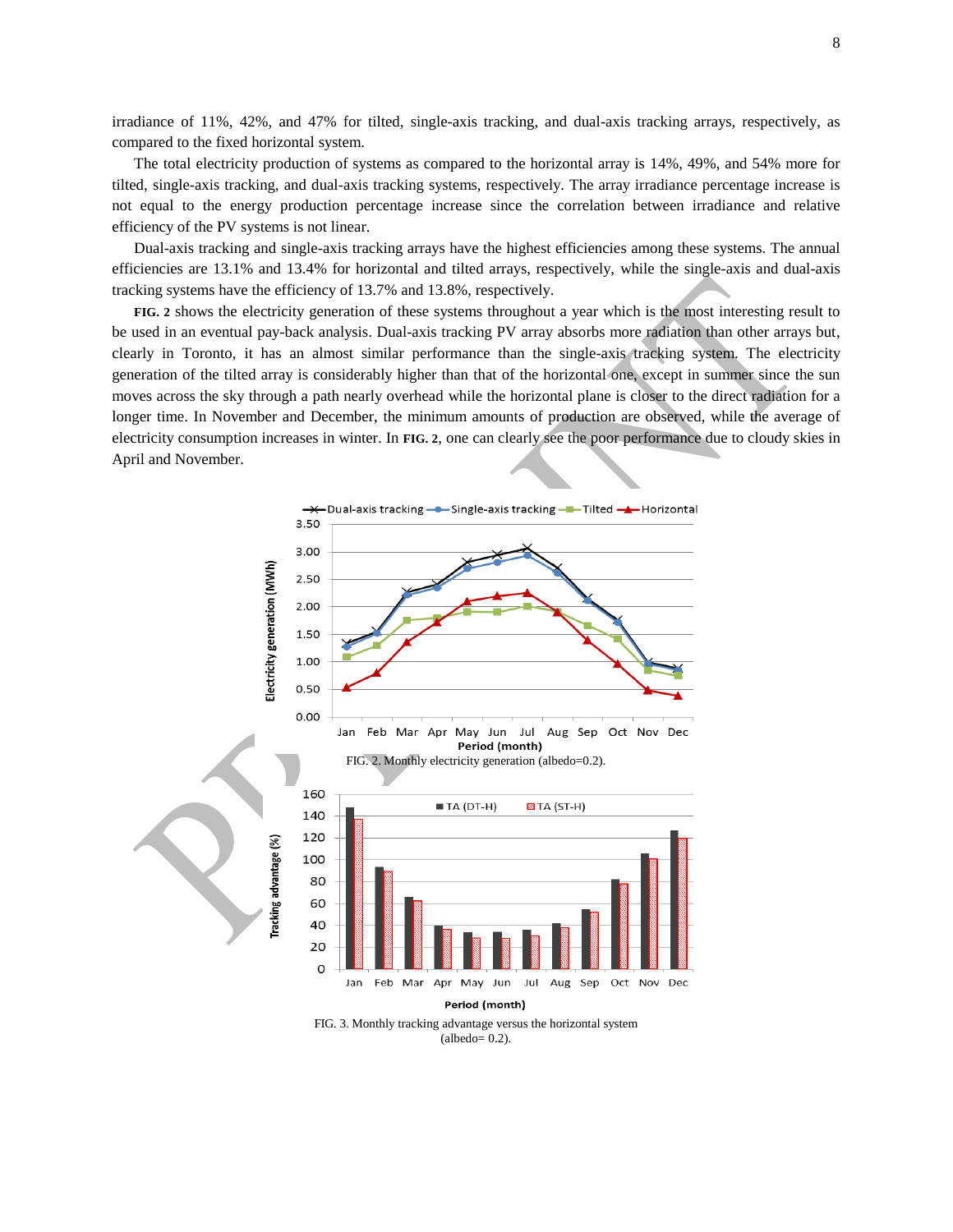

<span id="page-8-0"></span>**[FIG. 3](#page-7-1)** and **[FIG. 4](#page-8-0)** show the monthly tracking advantages versus the horizontal and the tilted systems. In **[FIG. 3](#page-7-1)** significantly larger tracking advantages (up to 150% on January) are observed versus the horizontal system during the winter as the sun remains quite low in the sky over the whole period, even at noon. Consequently, the dual-axis tracking system has a larger tracking advantage for all months. As it can be seen from **[FIG. 4](#page-8-0)**, the tracking advantage is superior during the summer when the comparison is carried out with respect to the fixed tilted system. Hence, the situation is the opposite with a high sun in the sky at noon in June and July. Nevertheless, both figures indicate that there is not much difference between the two tracking strategies, the difference being a couple of percentage points only. The minimum advantage is always superior or nearly 15% for both tracking strategies whether the comparison is against the horizontal or tilted system.

#### *2. Average winter albedo=0.8*

This section provides the results of a year for which the average albedo is 0.8 during the winter. During January, February, and March, when the surrounding environment of arrays is covered by snow, the energy production of the systems is expected to increase, except for the horizontal system, as compared to the low albedo winter. The horizontal array is not sensitive to the change in the environment because it is facing the sky and therefore cannot absorb any reflected radiation from the ground. Here, it was assumed that there is no snow accumulation on the systems.

Once again, the dual-axis tracking system captured the highest amount of solar radiation, followed gradually by single-axis tracking, tilted and finally the horizontal system.

The monthly electricity production of the systems is shown in **[FIG. 5](#page-9-0)**. The electricity production of the systems as compared to the horizontal one is 15%, 51%, and 57% more for tilted, single-axis tracking and dual-axis tracking systems, respectively. Obviously, the changes in **[FIG. 5](#page-9-0)** over **[FIG. 2](#page-7-0)** are for the first three months only. As a result, there is not a major change for yearly results.

As shown in **[FIG. 6](#page-9-1)**, the tracking advantage is almost 30% during the summer, while it reaches 170% in January, an increase of more than 15% over what was obtained for albedo=0.2.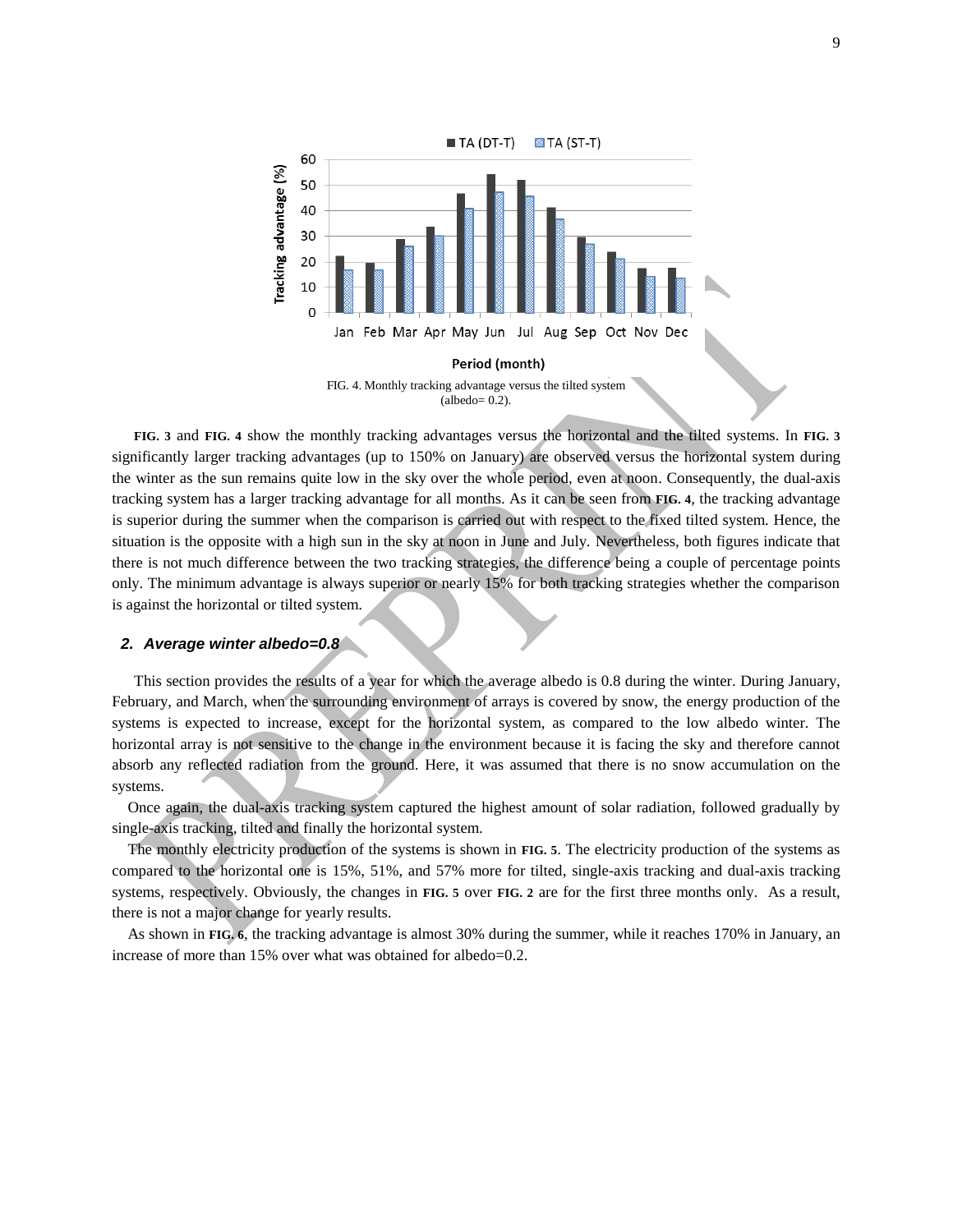<span id="page-9-0"></span>

<span id="page-9-2"></span><span id="page-9-1"></span>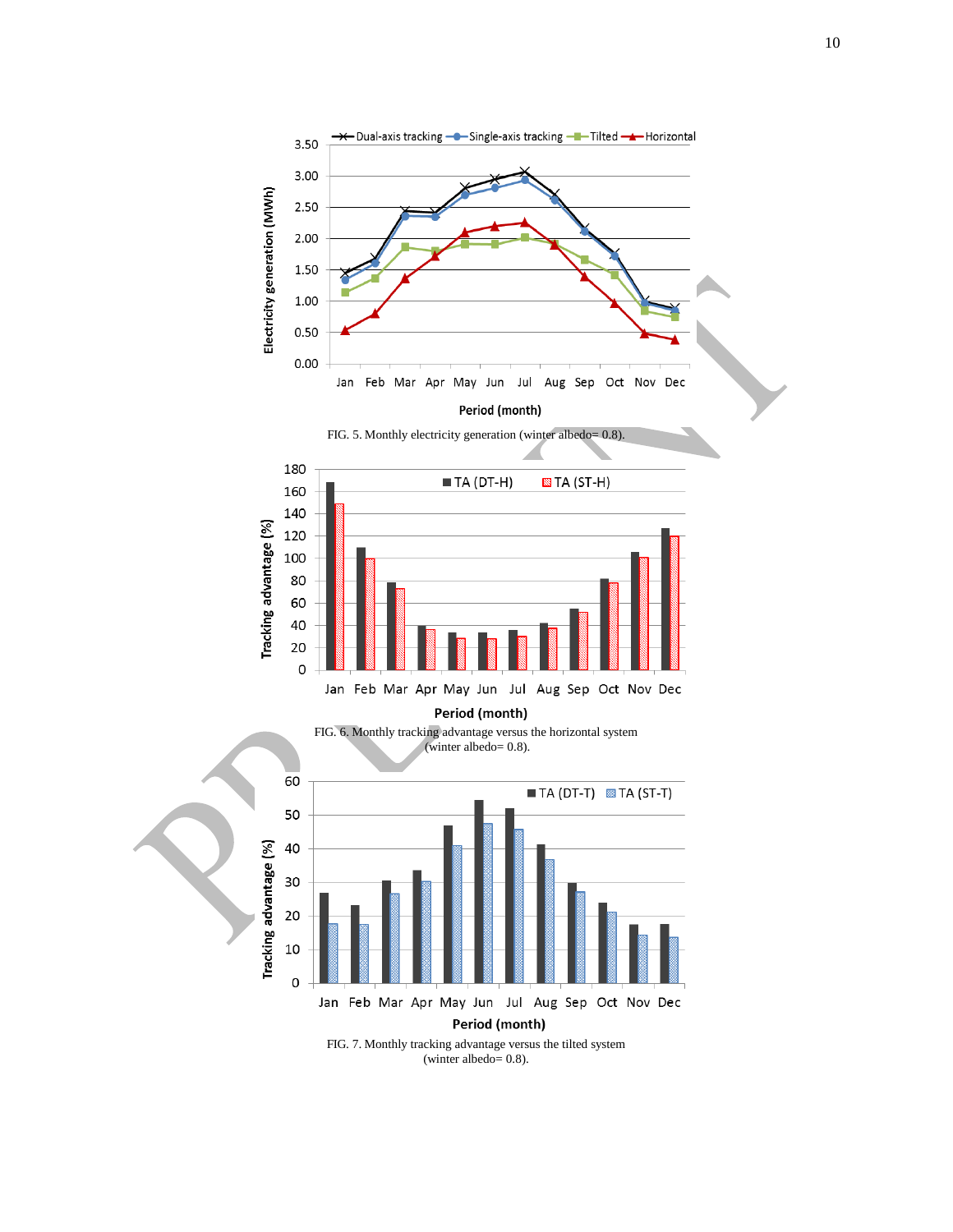

February, and March: albedo=0.2, and albedo=0.8.

<span id="page-10-0"></span>**[FIG. 7](#page-9-2)** shows the tracking advantages versus the tilted system. During the summer we observed a larger tracking advantage, since the tilt angle of the tilted system is not optimum in the summer. **[FIG. 7](#page-9-2)** shows that there is almost no difference between results for albedo=0.8 and albedo=0.2 when it comes to the comparison of tracking strategies with respect to tilted systems. One can only observe a slight (2-5%) increase for January, February, and March.

**[FIG. 8](#page-10-0)** summarizes the results of electricity generation during two winters, with high and low albedos. The results of these simulations, valid for the first three months of the year, show that reflected radiation from the snow causes an increase of 3.1%, 5.8%, and 7.9% in energy production over the winter for tilted, single-axis tracking, and dualaxis tracking systems, respectively. According to the results obtained from the simulations, the reflected radiation from the ground should improve the performance of PV systems operating in northern climate countries like Canada. It is worth noting that in several regions in Southern Canada, the snowfalls begin in November and that snow coverage may last until the end of April. Thus increasing the trends reported in **[FIG. 8](#page-10-0)**.

## **B. Daily analysis**

This subsection presents some results obtained from simulations for a typical winter day in the vicinity of the solstice. PV systems have been studied for clear and overcast days. Once again, winter days have been analyzed with albedo of 0.2 and 0.8.

#### *1. Clear day*

During a clear winter day with albedo=0.2, as expected, the dual axis tracking system generates more electricity than the others. Daily analysis shows an increase of energy production of up to 145%, 198%, and 218% for inclined, single-axis tracking, and dual-axis tracking arrays, respectively, as compared to the energy produced by the horizontal one (**[FIG. 9](#page-11-0)**).

Large increases are reported here as the amount of energy produced by a horizontal collector is very low in latitudes as high as that of Toronto. As Toronto is located in the south of Canada, **[FIG. 9](#page-11-0)** confirms that horizontal collectors are not the best suited ones for the whole country and this without regards to the possible accumulation of snow on flat surfaces in winter.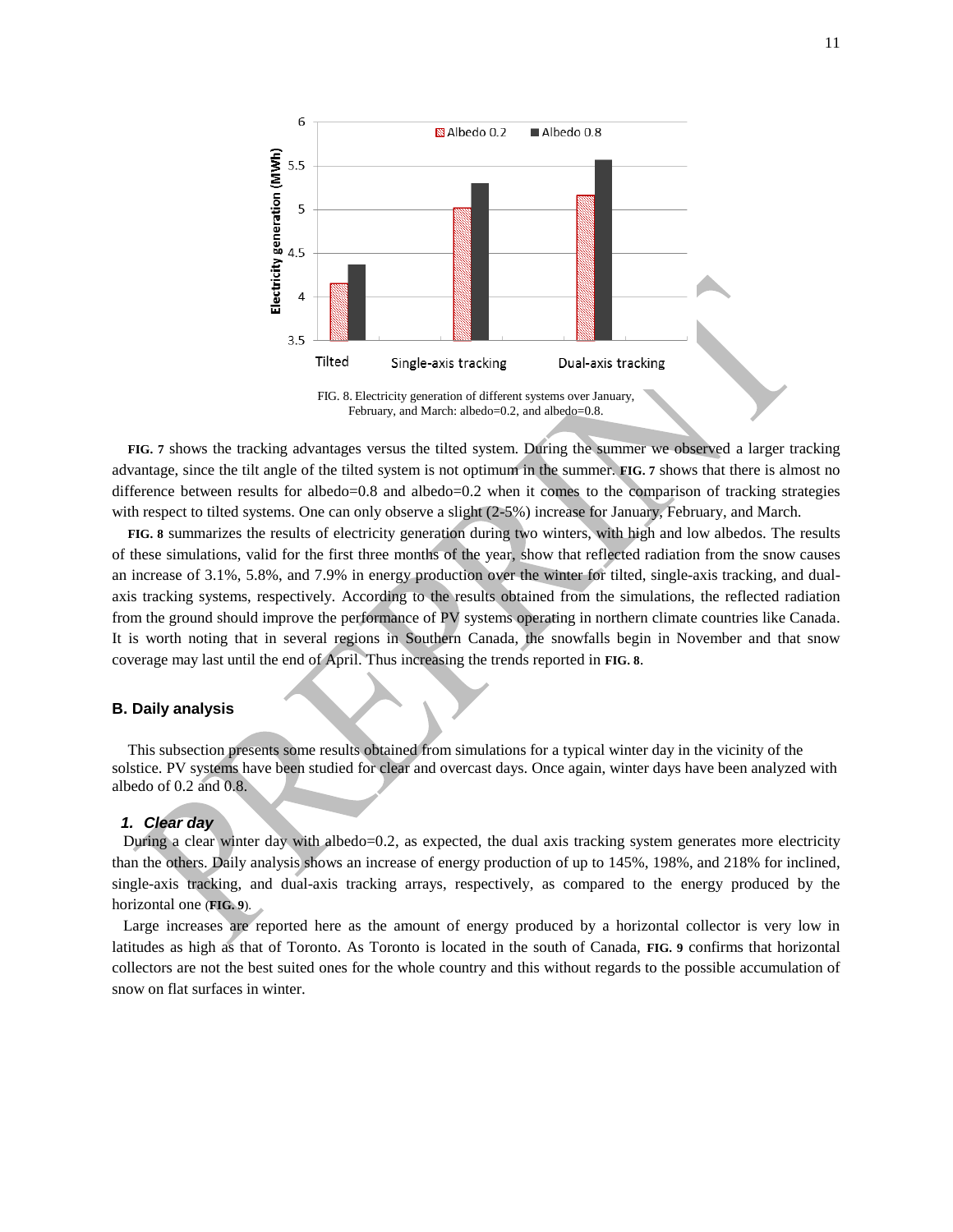<span id="page-11-0"></span>

<span id="page-11-2"></span><span id="page-11-1"></span>**[FIG. 10](#page-11-1)** and **[FIG. 11](#page-11-2)** show the tracking advantage of dual-axis and single-axis trackers versus the horizontal and tilted systems, respectively. Near sunrise and sunset, the tracking advantage has a very large value since the fixed systems do not look towards the sun and their production is negligible. However, at this time of the day the intensity of radiation is very low. As result, although the advantage is large, the actual gain in terms of energy is not quite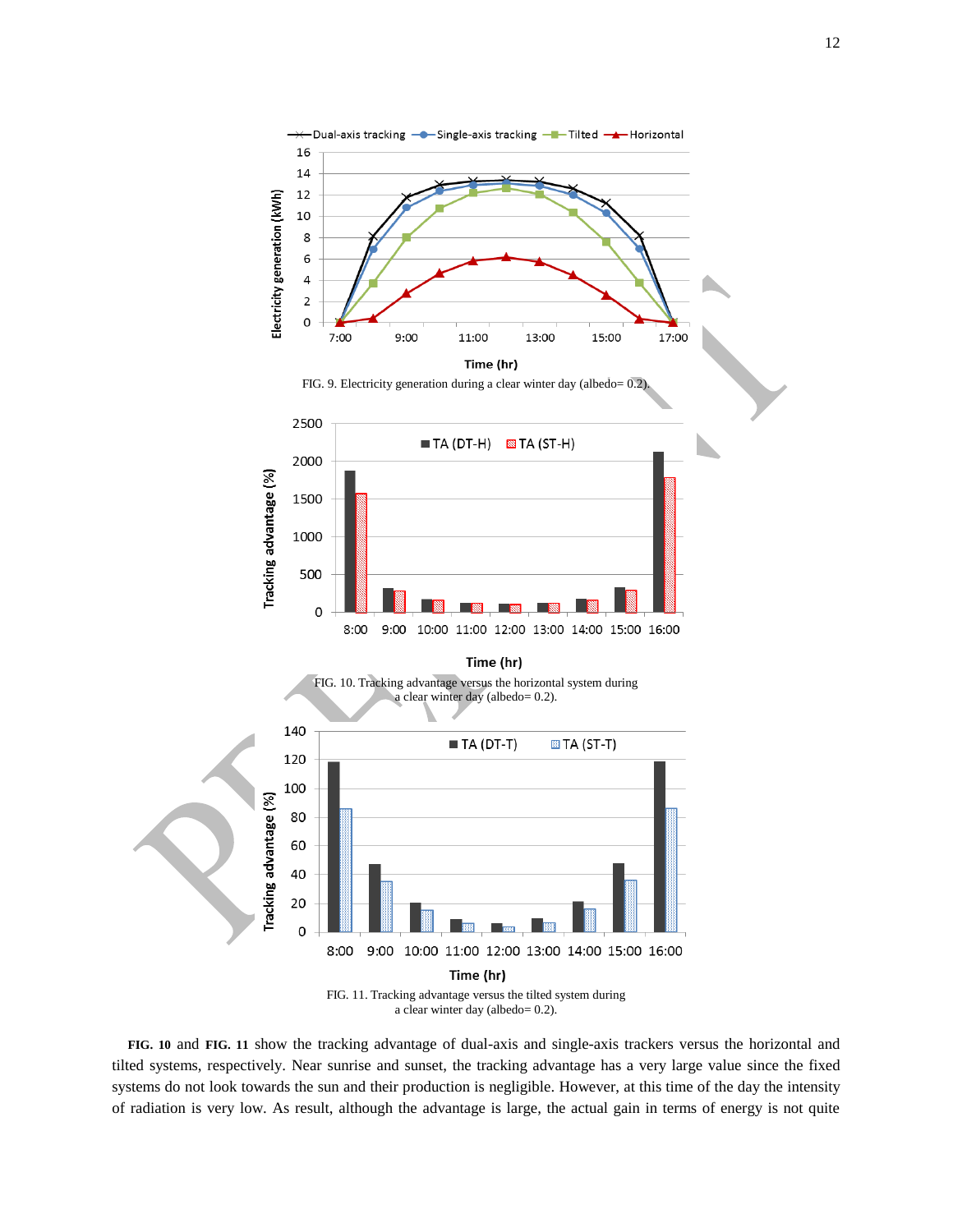important. For the rest of the day, the tracking advantage remains above 100% when compared to the horizontal system.

**[FIG. 12](#page-12-0)** shows the electricity production of the systems during a clear winter day with the albedo of 0.8. Comparing **[FIG. 9](#page-11-0)** and **[FIG. 12](#page-12-0)**, it can be seen that horizontal system's production has not been affected by the albedo variation. An increase of 3.1%, 3.3%, and 5.2% in electricity production is reported for the tilted, single-axis tracking, and dual-axis tracking systems, respectively, as compared to the clear winter day with albedo of 0.2.

**[FIG. 13](#page-12-1)** compares the averages of tracking advantages over a clear winter day with albedo of 0.2 and 0.8. It is apparent from this figure that increasing the albedo improves the tracking advantage versus the horizontal up to 17%. Meanwhile, a minor increase is shown in tracking advantage versus the tilted system.

<span id="page-12-0"></span>

#### <span id="page-12-1"></span>*2. Overcast day*

**[FIG. 14](#page-13-0)** shows the electricity production for an overcast day in which the major part of the radiation is diffuse and the albedo is equal to 0.2. The specific irradiance in this overcast day is almost 10% of that of clear days. On an overcast day, the horizontal position is optimum. However, one should note that although this is true for this specific weather condition, the amount of electricity production for each system is very low. The maximum cumulative energy over a day is 2.5 kWh for the horizontal system. **[FIG. 15](#page-13-1)** and **[FIG. 16](#page-14-0)** present the tracking advantages, versus the horizontal and tilted systems, during an overcast winter day. Tracking advantage has negative values during this day, which means that tracking the sun is counterproductive during overcast days.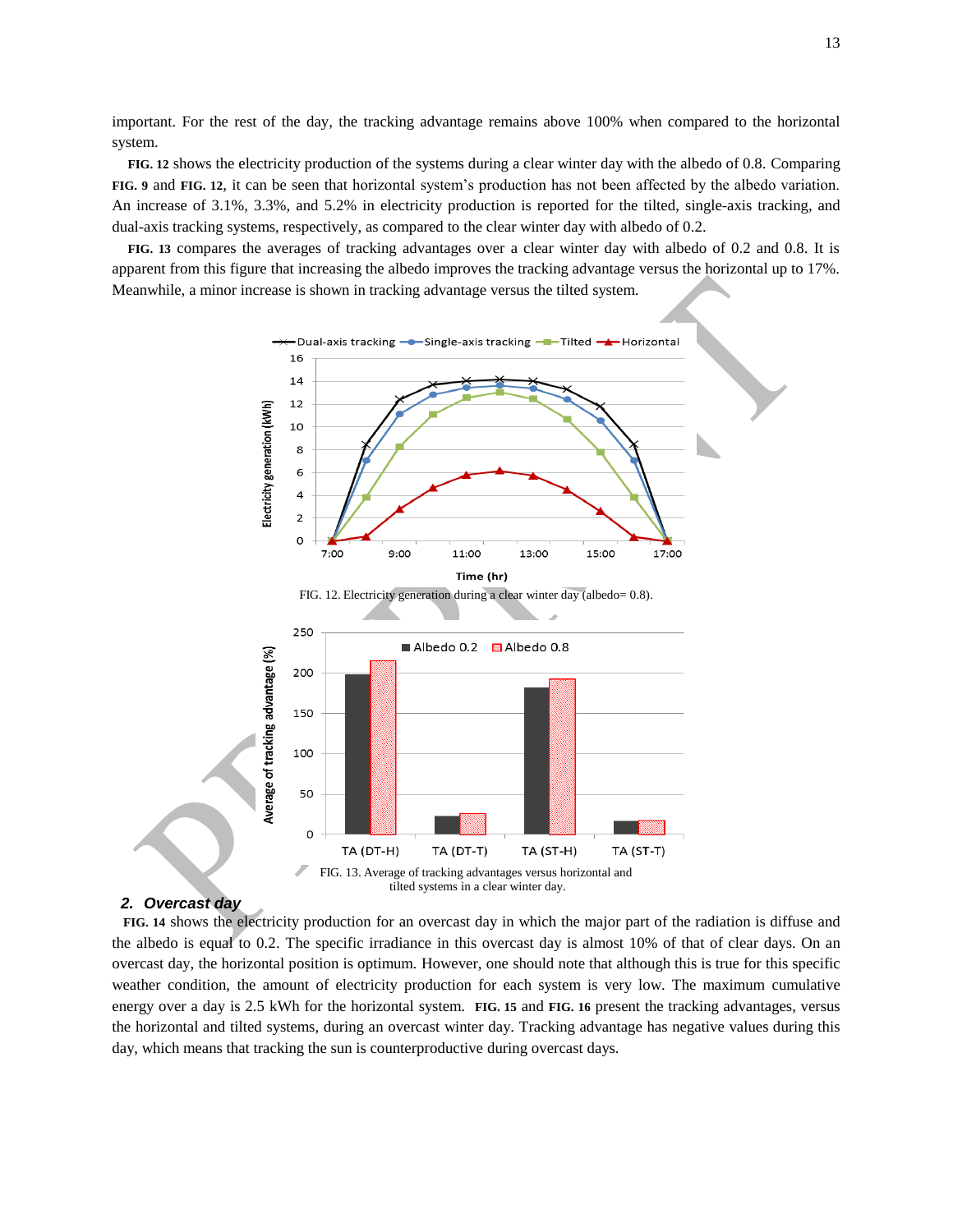As shown in **[FIG. 17](#page-14-1)**, during an overcast winter day with albedo of 0.8, all the systems have more or less similar performance except the horizontal one. The horizontal system captures more diffuse radiation than the others. Here, the reflected radiation from the surrounding surfaces deems the performance differences.

**[FIG. 18](#page-14-2)** provides the comparison of tracking advantages during an overcast winter day with albedo of 0.2 and 0.8. The average tracking advantage of dual-axis tracking system versus the horizontal system is -55% when there is no snow. While on a high albedo day the similar advantage is -10%. Single-axis tracking and tilted systems provide almost the same amount of electricity as on a high albedo day. On an overcast day, reflected radiation from the ground covered by snow causes 9%, 39%, and 98% increase in electricity generation of tilted, single-axis tracking, and dual-axis tracking systems, respectively.

<span id="page-13-1"></span><span id="page-13-0"></span>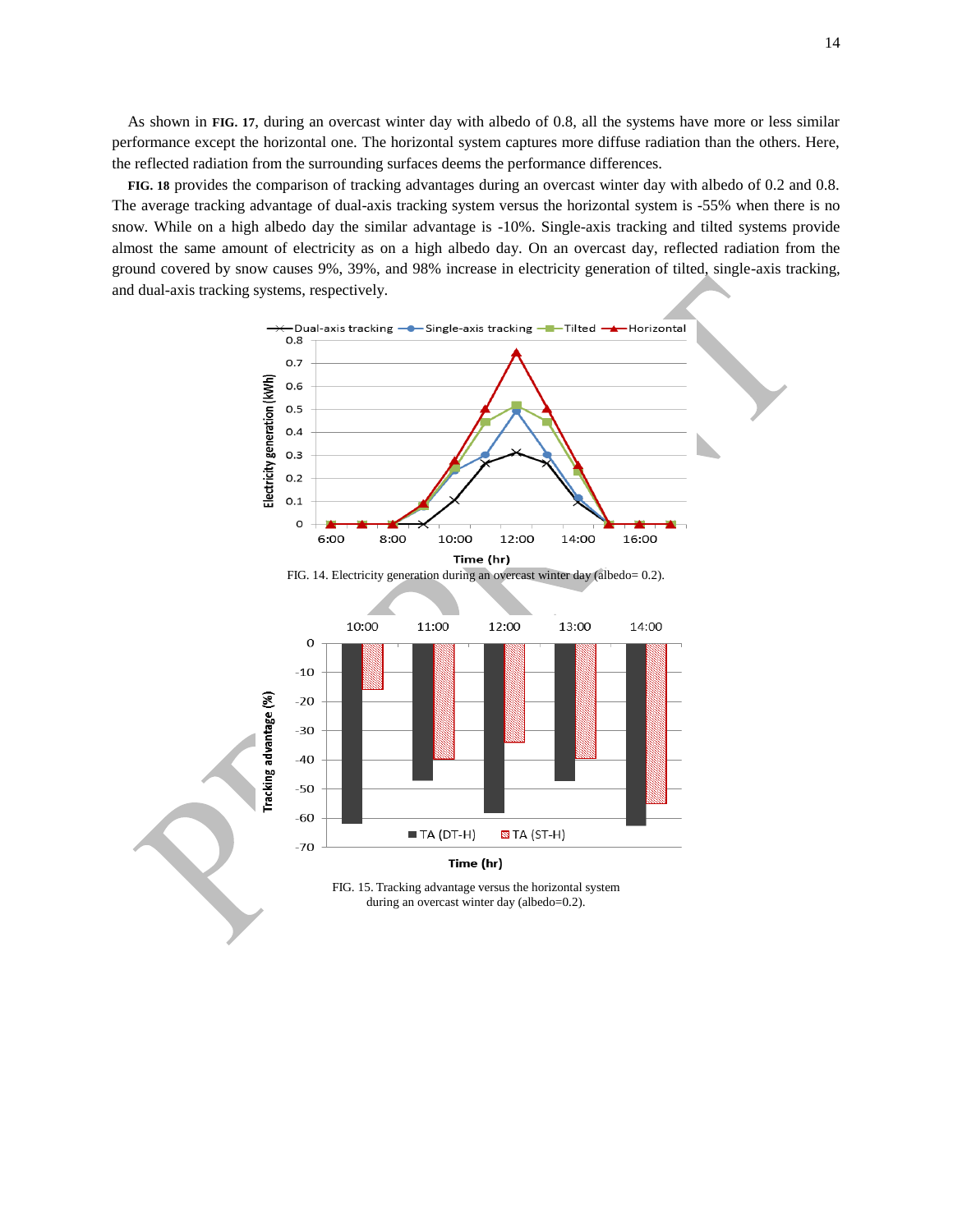<span id="page-14-0"></span>

<span id="page-14-2"></span><span id="page-14-1"></span>Overall the simulations carried out for an overcast winter day near the solstice is showing that the horizontal position should be selected based on its energy increases. This is the opposite of what was observed for a clear day.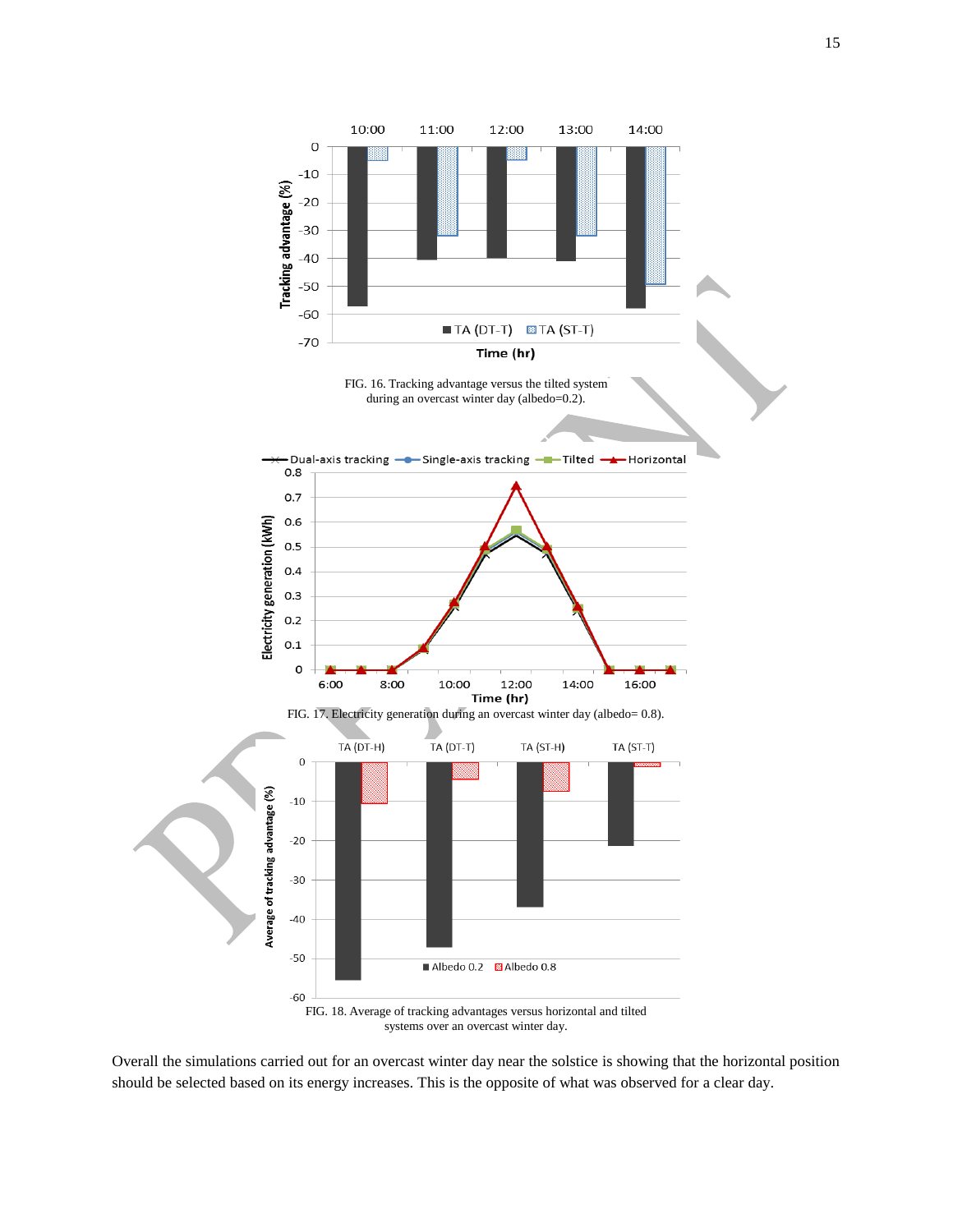<span id="page-15-0"></span>

| system in various weather conditions. |        |         |           |         |  |  |
|---------------------------------------|--------|---------|-----------|---------|--|--|
| <b>Period</b>                         | albedo | Н       | <b>ST</b> | DT      |  |  |
|                                       | 0.2    | $-12.3$ | 30.9      | 35.4    |  |  |
| Annual                                | 0.8    | $-13.4$ | 31.0      | 36.0    |  |  |
| Clear winter day                      | 0.2    | $-59.2$ | 20.9      | 29.3    |  |  |
|                                       | 0.8    | $-60.0$ | 21.7      | 32.5    |  |  |
| Overcast winter day                   | 0.2    | 21.4    | $-22.4$   | $-46.9$ |  |  |
|                                       | 0.8    | 10.4    | $-1.1$    | $-4.0$  |  |  |
| Clear summer day                      | 0.2    | 16.0    | 64.4      | 72.4    |  |  |
| Overcast summer day                   | 0.2    | 14.8    | $-5.0$    | $-0.02$ |  |  |

TABLE I. Production differences percentage compared to the tilted

The results obtained from numerous simulations are summarized in [TABLE](#page-15-0) I. This table compares the electricity production of the systems for different periods, with high or low albedo surroundings, with the reference tilted system in terms of percentage. [TABLE](#page-15-0) I also presents results for the summer solstice (last two lines) although these are not formally presented above. The summer results are not explicitly discussed to avoid this paper to become overly lengthy. The first two columns present the period, sky condition, and albedo magnitude under which the results are obtained. Once again, an almost similar performance of single-axis and dual-axis tracking systems can be observed. Furthermore, the horizontal system provides the best performance during both summer and winter overcast days. It is apparent from this table that the effect of albedo on annual electricity production of the systems is very small, while it affects significantly the daily systems production in winter. As it can be seen in an overcast winter day, reflected radiation from accumulated snow on the ground can increase considerably the tracking advantage (21% for single-axis and 46% 42% for dual-axis tracking systems). However, the optimum position for each weather condition can be specified using this table.

#### **V. CONCLUSIONS**

#### **A. Content and methodology**

This paper has evaluated the performance of sun tracking PV systems for the Toronto metropolitan area in Canada. A typical grid connected stand-alone PV array has been analyzed for daily and monthly periods for four different tracking strategies: fixed horizontal, fixed tilted (at latitude angle), single-axis tracking tilted at yearly optimum tilt angle, and dual-axis tracking. These strategies were also compared for winters involving snow or not as a potential reflector in January, February and March.

Hourly incident solar radiation upon these systems has been estimated based on an anisotropic sky model. The systems performance was computed as a function of arrays irradiance, modules voltage at STC, and an efficiency characteristics curve. Arrays irradiance, electricity production, and tracking advantage have been calculated in different weather conditions.

All results were obtained by means of PVSOL Pro 4.5 simulations. The scope of this first study is limited to energy performance only.

#### **B. Summary of results**

The simulation results show that the dual-axis tracking array provides the best electricity production performance over a year in Toronto, Canada. It receives 33% more solar radiation and generates 36% more electricity than the tilted system.

On clear winter days, the average tracking advantage of dual-axis tracking versus the tilted system is 32%. For an overcast winter day, the dual-axis tracking system generates 4% and 13% less electricity compared to the tilted and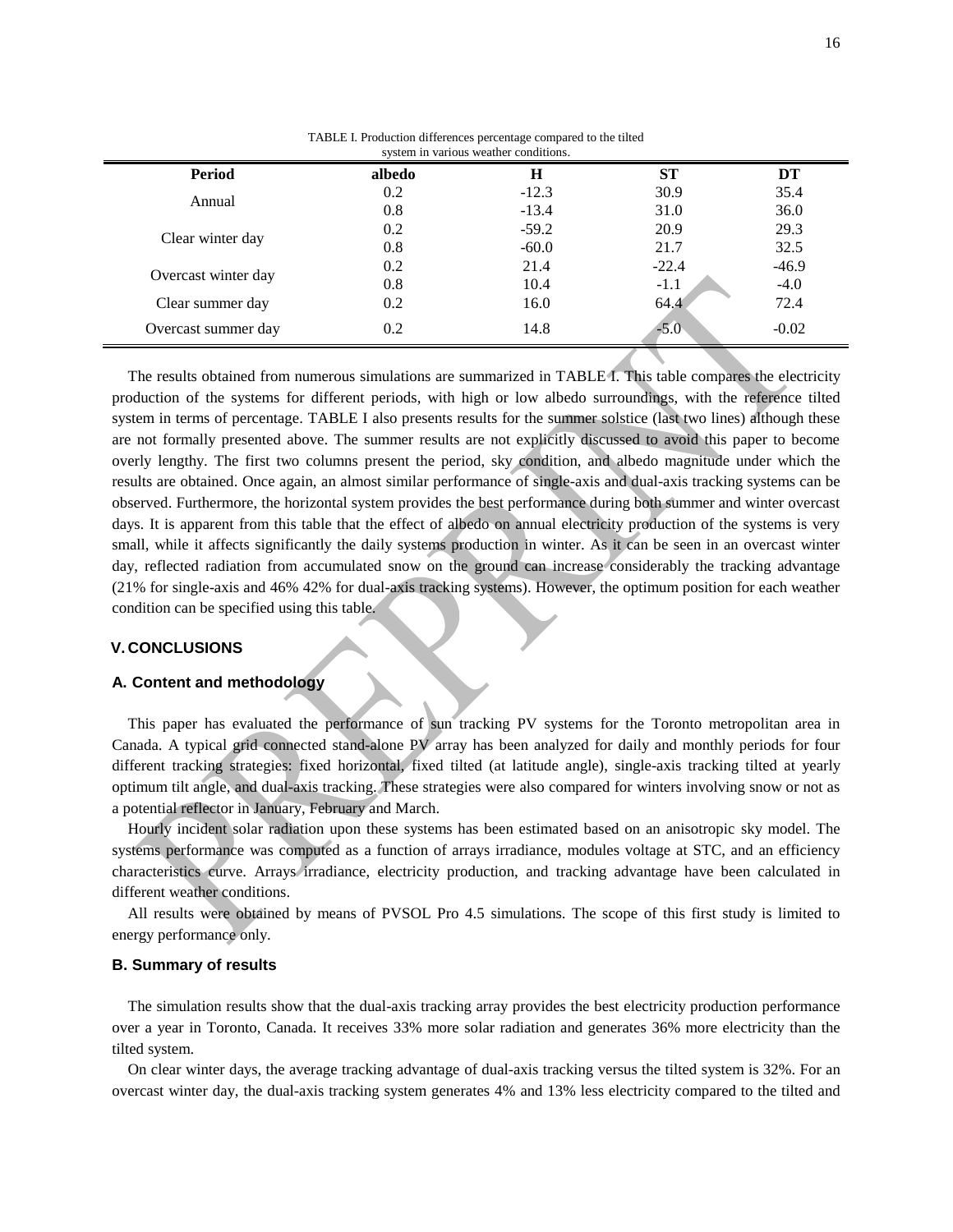the horizontal systems, respectively. Hence, tracking the sun on an overcast winter day could be counterproductive. This conclusion also stands for overcast summer days.

This study has also shown that reflected radiation from the ground covered by snow affects the systems performance considerably. The albedo effect basically improves the performance of tilted and tracking systems. It causes an increase of 3.1%, 5.8%, and 7.9% in electricity production of the tilted, single-axis tracking and dual-axis tracking system respectively, over a winter for which snow coverage lasts from January until the end of March.

## **C. Concluding remarks**

The results of this research support the idea that tracking the sun is effective on clear days and counterproductive on overcast days. Consequently, the optimum method of sun tracking, based on the sole energy production analysis, is to use the dual-axis tracker to follow the sun during clear sky conditions and then switch to the horizontal position during overcast conditions. These results are supported by previous studies<sup>[26,](#page-18-8) [18,](#page-18-0) [3](#page-17-2)</sup>. However, switching to the horizontal position consumes energy, while during the winter the accumulated snow on PV modules significantly reduces the electricity production. Hence, in high albedo conditions, it is recommended to track the sun in clear sky conditions and stay fixed when the sky becomes overcast.

## **D. Future work**

All results presented for a full year of operation in Toronto indicate that the single-axis system produces nearly as much energy as the dual-axis system. The relative underproduction of the single-axis tracking system could be compensated by a strategy in which, twice or more a year, the tilt angle could be modified. Specifically, it could be set above 51°in the winter and below this threshold in the summer. This would enable the system to grab more energy at its peak at noon in the summer time. Certainly, this would be inappropriate for large farms but could be manageable for smaller systems. A similar strategy could be employed for the tilted system: its zenith tilt angle could be modified twice (or more) a year. This has yet to be investigated in terms of energy production.

Although the dual axis tracking system may produce more electricity than the single-axis tracking system, it is more complicated and thus more expensive. Furthermore, it is a well-documented fact that the electricity consumption of tracking systems is proportional to the tracking accuracy. Then, care should be taken when selecting the best tracking strategy with respect to the initial investment costs, capital cost, and operating costs. The economic analysis has yet to be undertaken.

# **ACKNOWLEDGMENTS**

The authors gratefully acknowledge the Natural Sciences and Engineering Research Council of Canada (NSERC) for financial support. The authors also thank NSERC and the partners of the t3e research chair who support the project: Ville de Lévis, Ecosystem, Valéro Énergie, Conférence Régionale des Élus Chaudière-Appalaches, SDE-Lévis, Roche Groupe Conseil.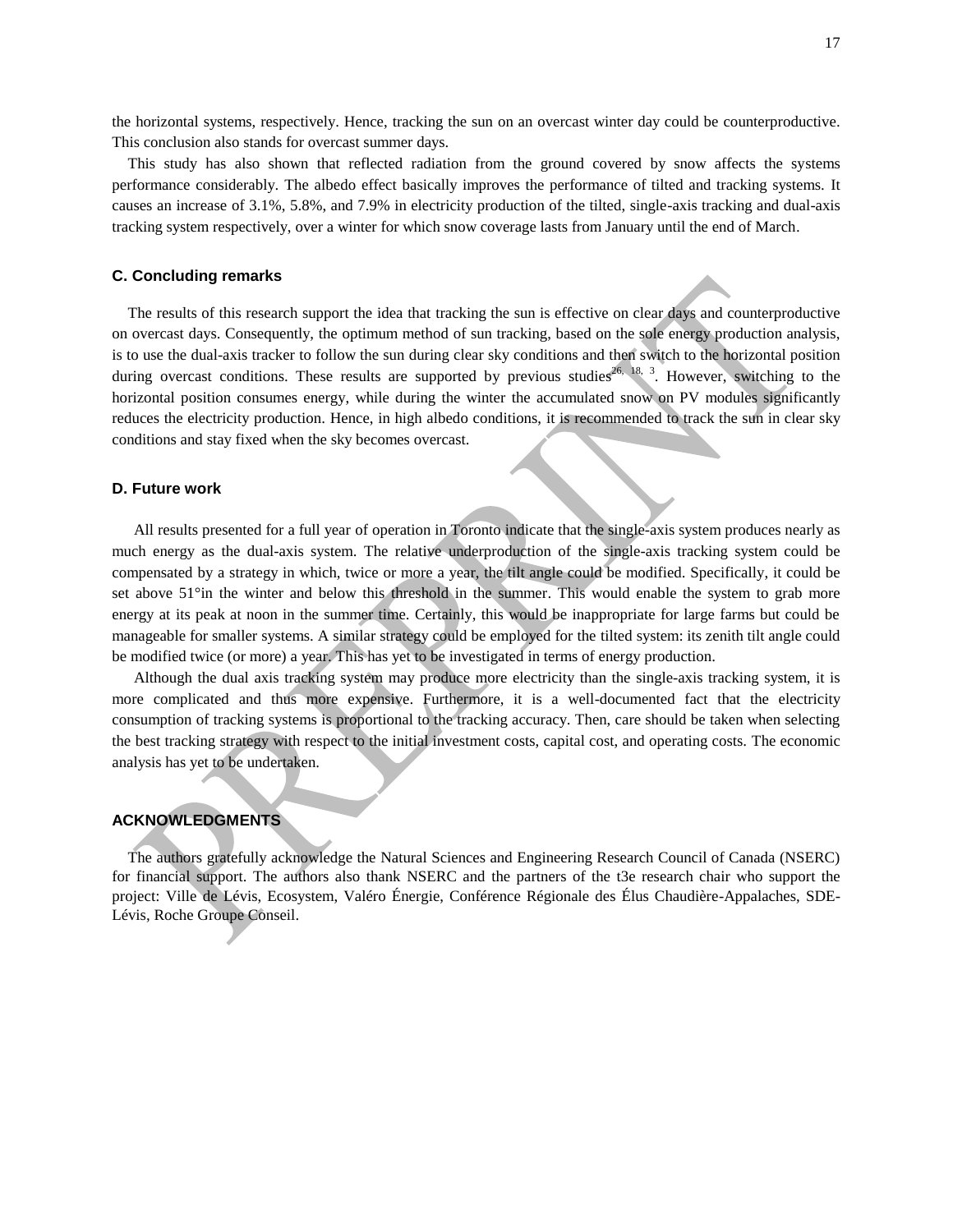## **NOMENCLATURE**

| irradiance $(W/m2)$<br>G<br>tracking advantage<br>TA<br>horizontal<br>day number<br>H<br>$\boldsymbol{n}$<br>T<br>latitude $(°)$<br>tilted<br>$\varphi$<br>$\delta$<br>ST<br>single-axis tracking<br>declination $(°)$<br>dual-axis tracking<br>hour angle $(°)$<br>DT<br>$\omega$<br>$\boldsymbol{R}$<br><b>STC</b><br>standard test conditions<br>geometric factor<br>$\theta$<br>incidence angle $(°)$<br>LSM<br>local standard meridian | Microcrystalline Silicon |  |
|---------------------------------------------------------------------------------------------------------------------------------------------------------------------------------------------------------------------------------------------------------------------------------------------------------------------------------------------------------------------------------------------------------------------------------------------|--------------------------|--|
|                                                                                                                                                                                                                                                                                                                                                                                                                                             |                          |  |
|                                                                                                                                                                                                                                                                                                                                                                                                                                             |                          |  |
|                                                                                                                                                                                                                                                                                                                                                                                                                                             |                          |  |
|                                                                                                                                                                                                                                                                                                                                                                                                                                             |                          |  |
|                                                                                                                                                                                                                                                                                                                                                                                                                                             |                          |  |
|                                                                                                                                                                                                                                                                                                                                                                                                                                             |                          |  |
|                                                                                                                                                                                                                                                                                                                                                                                                                                             |                          |  |
| $\theta_z$<br>LST<br>local solar time<br>zenith angle $(°)$                                                                                                                                                                                                                                                                                                                                                                                 |                          |  |
| $\beta$<br>surface slope $(°)$<br><b>Subscripts</b>                                                                                                                                                                                                                                                                                                                                                                                         |                          |  |
| surface azimuth angle $(°)$<br>extraterrestrial<br>$\gamma$<br><sub>on</sub>                                                                                                                                                                                                                                                                                                                                                                |                          |  |
| solar constant<br>ground reflection coefficient<br>sc<br>$\rho_g$                                                                                                                                                                                                                                                                                                                                                                           |                          |  |
| $A_i$<br>anisotropic index<br>total                                                                                                                                                                                                                                                                                                                                                                                                         |                          |  |
| $c-Si$<br>Crystalline Silicon<br>h<br>beam                                                                                                                                                                                                                                                                                                                                                                                                  |                          |  |
| CdTe<br>Cadmium Telluride<br>diffused<br>d                                                                                                                                                                                                                                                                                                                                                                                                  |                          |  |
| <b>CIS</b><br>Copper-Indium-Diselenide<br>reflected<br>refl                                                                                                                                                                                                                                                                                                                                                                                 |                          |  |
| <b>HIT</b><br>Heterojunction with Intrinsic<br>extraterrestrial upon<br>$\boldsymbol{o}$                                                                                                                                                                                                                                                                                                                                                    |                          |  |
| a horizontal surface<br>Thin-layer                                                                                                                                                                                                                                                                                                                                                                                                          |                          |  |

<span id="page-17-0"></span><sup>1</sup>C. L. Archer, and M. Z. Jacobson, 'Evaluation of Global Wind Power', *J. Geophys. Res.*, 110 (2005), D12110.

- <span id="page-17-1"></span>2 F. Sick, Erge, T., *Photovoltaics in Buildings* (Freiburg, Germany: XYZ publishing company, 1996), p. 72.
- <span id="page-17-2"></span><sup>3</sup>H. Mousazadeh, A. Keyhani, A. Javadi, H. Mobli, K. Abrinia, and A. Sharifi, 'A Review of Principle and Sun-Tracking Methods for Maximizing Solar Systems Output', *Renewable and Sustainable Energy Reviews,* 13 (2009), 1800-18.
- <span id="page-17-3"></span>4 S. Abdallah, and S. Nijmeh, 'Two Axes Sun Tracking System with Plc Control', *Energy Conversion and Management,* 45 (2004), 1931-39.
- <sup>5</sup>M. M. Abu-Khader, O. O. Badran, and S. Abdallah, 'Evaluating Multi-Axes Sun-Tracking System at Different Modes of Operation in Jordan', *Renewable and Sustainable Energy Reviews,* 12 (2008), 864-73.
- <sup>6</sup>A. Al-Mohamad, 'Efficiency Improvements of Photo-Voltaic Panels Using a Sun-Tracking System', *Applied Energy,* 79 (2004), 345-54.
- $7M$ . Lave, and J. Kleissl, 'Optimum Fixed Orientations and Benefits of Tracking for Capturing Solar Radiation in the Continental United States', *Renewable Energy,* 36 (2011), 1145-52.
- <sup>8</sup>W. D. Lubitz, 'Effect of Manual Tilt Adjustments on Incident Irradiance on Fixed and Tracking Solar Panels', *Applied Energy,* 88 (2011), 1710-19.
- <sup>9</sup>H. Yang, and L. Lu, 'The Optimum Tilt Angles and Orientations of Pv Claddings for Building-Integrated Photovoltaic (Bipv) Applications', *TRANSACTIONS-AMERICAN SOCIETY OF MECHANICAL ENGINEERS JOURNAL OF SOLAR ENERGY ENGINEERING,* 129 (2007), 253.
- <span id="page-17-4"></span><sup>10</sup>N. Helwa, A. Bahgat, A. El Shafee, and E. El Shenawy, 'Maximum Collectable Solar Energy by Different Solar Tracking Systems', *Energy Sources,* 22 (2000), 23-34.
- <span id="page-17-5"></span><sup>11</sup>S. Abdallah, 'The Effect of Using Sun Tracking Systems on the Voltage–Current Characteristics and Power Generation of Flat Plate Photovoltaics', *Energy Conversion and Management,* 45 (2004), 1671-79.
- <span id="page-17-6"></span><sup>12</sup>M. Koussa, A. Cheknane, S. Hadji, M. Haddadi, and S. Noureddine, 'Measured and Modelled Improvement in Solar Energy Yield from Flat Plate Photovoltaic Systems Utilizing Different Tracking Systems and under a Range of Environmental Conditions', *Applied Energy,* 88 (2011), 1756-71.
- <span id="page-17-7"></span><sup>13</sup>Z. Li, X. Liu, and R. Tang, 'Optical Performance of Vertical Single-Axis Tracked Solar Panels', *Renewable Energy,* 36 (2011), 64-68.
- <span id="page-17-8"></span><sup>14</sup>B. J. Huang, and F. S. Sun, 'Feasibility Study of One Axis Three Positions Tracking Solar Pv with Low Concentration Ratio Reflector', *Energy Conversion and Management,* 48 (2007), 1273-80.
- <span id="page-17-9"></span><sup>15</sup>B. J. Huang, W. L. Ding, and Y. C. Huang, 'Long-Term Field Test of Solar Pv Power Generation Using One-Axis 3-Position Sun Tracker', *Solar Energy,* 85 (2011), 1935-44.
- <span id="page-17-10"></span><sup>16</sup>T. Tomson, 'Discrete Two-Positional Tracking of Solar Collectors', *Renewable Energy*, 33 (2008), 400-05.
- <span id="page-17-11"></span> $17$ N. A. Kelly, and T. L. Gibson, 'Increasing the Solar Photovoltaic Energy Capture on Sunny and Cloudy Days', *Solar Energy,* 85 (2011), 111-25.